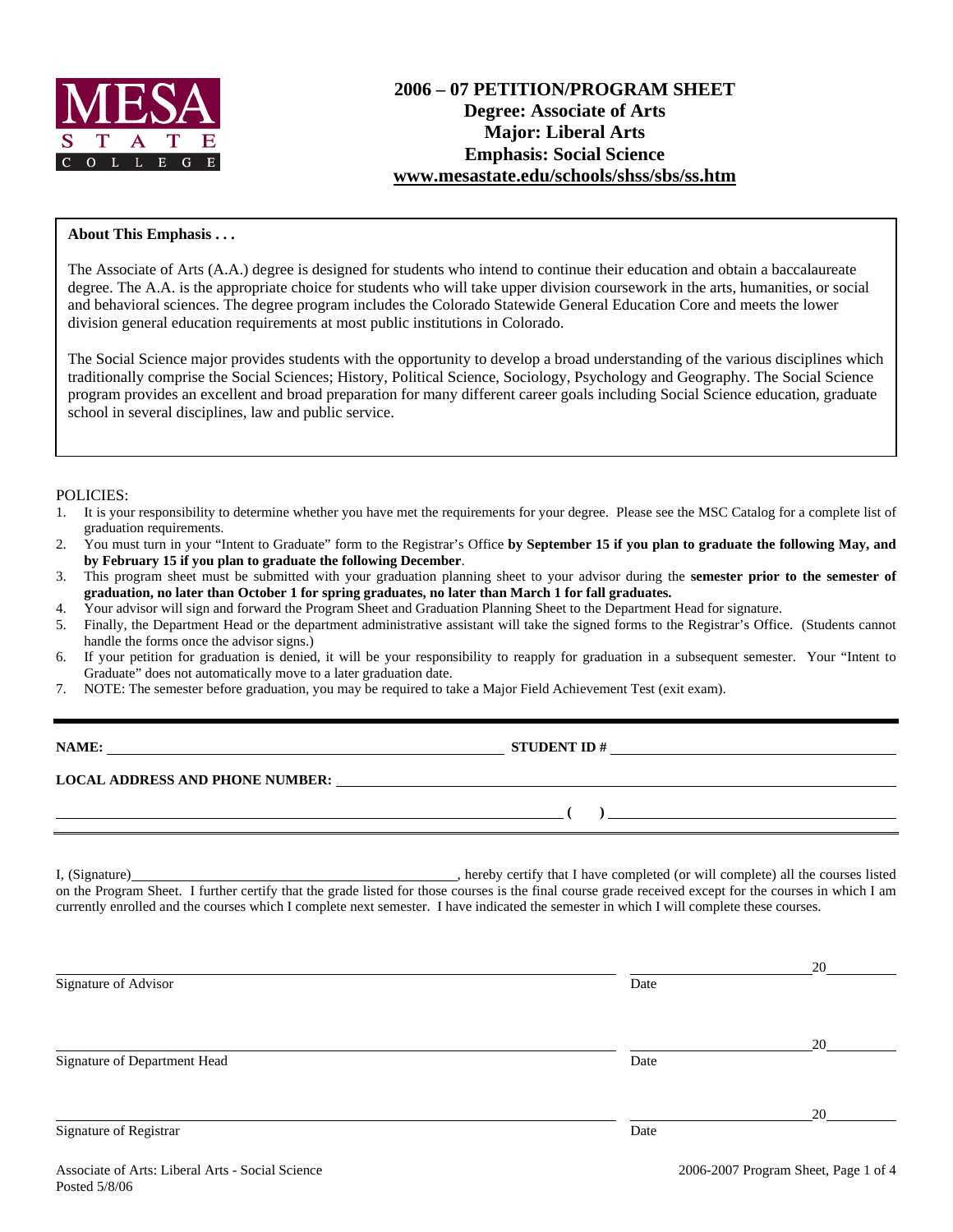- 60 semester hours are required for the Associate of Arts degree. Must meet the academic residency requirements.
- A cumulative grade point average of 2.0 or higher must be maintained for all courses taken and within the Social Science area of emphasis.
- A grade of "C" or higher must be earned in all general education courses in order to be accepted for the transfer under the Core Transfer Agreements.
- No double counting is allowed between general education requirements and major requirements.
- It is recommended that students work closely with a faculty advisor when selecting appropriate courses and scheduling classes.

| <b>GENERAL EDUCATION REQUIREMENTS (34 Semester Hours)</b><br>No.<br>Course<br>Credit<br>Grade<br>Term<br>Year<br>English and Speech: ENGL 111 and 112, SPCH 102 (9 semester<br>hours, must earn a grade of "C" or above in ENGL 111 and 112)<br><b>ENGL</b><br>111<br>$\frac{3}{2}$<br>ENGL<br>112<br>$\frac{3}{2}$<br><b>SPCH</b><br>102<br>$\overline{3}$ | Trns/Subs | No.<br>Course<br>Social and Behavioral Sciences: (9 Semester Hours)<br>(Minimum of 2 different disciplines) | Credit                 | Grade | Term | Year | Trns/Subs |
|-------------------------------------------------------------------------------------------------------------------------------------------------------------------------------------------------------------------------------------------------------------------------------------------------------------------------------------------------------------|-----------|-------------------------------------------------------------------------------------------------------------|------------------------|-------|------|------|-----------|
| Physical Sciences/Math/Statistics (7-10 semester hours)<br>Science (minimum 4 semester hours)                                                                                                                                                                                                                                                               |           | Humanities (9 semester hours)<br>(Minimum of 2 different disciplines)                                       |                        |       |      |      |           |
| Math/Statistics (minimum 3 semester hours, must earn a "C" or above)                                                                                                                                                                                                                                                                                        |           |                                                                                                             |                        |       |      |      |           |
| <b>Kinesiology</b> (2 semester hours) KINE/HPWA 100 and one KINA/HPWE/Selected DANC course<br>Credit<br>Term<br>Year<br>Course<br>No.<br>Grade<br>KINE/HPWA<br>100<br>$\frac{1}{2}$                                                                                                                                                                         | Trns/Subs | No.<br>Course<br><b>KINA/HPWE</b>                                                                           | Credit<br>$\mathbf{1}$ | Grade | Term | Year | Trns/Subs |
| Social Science Emphasis Requirements (18 Semester Hours minimum)                                                                                                                                                                                                                                                                                            |           |                                                                                                             |                        |       |      |      |           |
| Minimum 18 lower division semester hours chosen from one or more of the following areas: Anthropology, Economics, History, Political<br>Science, Psychology, and Sociology. No double counting is allowed between general education and major requirements.                                                                                                 |           |                                                                                                             |                        |       |      |      |           |
| Course<br>Credit<br>Grade<br>Term<br>Year<br>No.                                                                                                                                                                                                                                                                                                            | Trns/Subs | Course<br>No.                                                                                               | Credit                 | Grade | Term | Year | Trns/Subs |
|                                                                                                                                                                                                                                                                                                                                                             |           |                                                                                                             |                        |       |      |      |           |
|                                                                                                                                                                                                                                                                                                                                                             |           |                                                                                                             |                        |       |      |      |           |
|                                                                                                                                                                                                                                                                                                                                                             |           |                                                                                                             |                        |       |      |      |           |
|                                                                                                                                                                                                                                                                                                                                                             |           |                                                                                                             |                        |       |      |      |           |
| Electives (6 semester hours) Any college level undergraduate courses excluding KINA/HPWE.                                                                                                                                                                                                                                                                   |           |                                                                                                             |                        |       |      |      |           |
| Course<br>No.<br>Credit<br>Grade<br>Term<br>Year                                                                                                                                                                                                                                                                                                            | Trns/Subs | Course<br>No.                                                                                               | Credit                 | Grade | Term | Year | Trns/Subs |
|                                                                                                                                                                                                                                                                                                                                                             |           |                                                                                                             |                        |       |      |      |           |
|                                                                                                                                                                                                                                                                                                                                                             |           |                                                                                                             |                        |       |      |      |           |

Π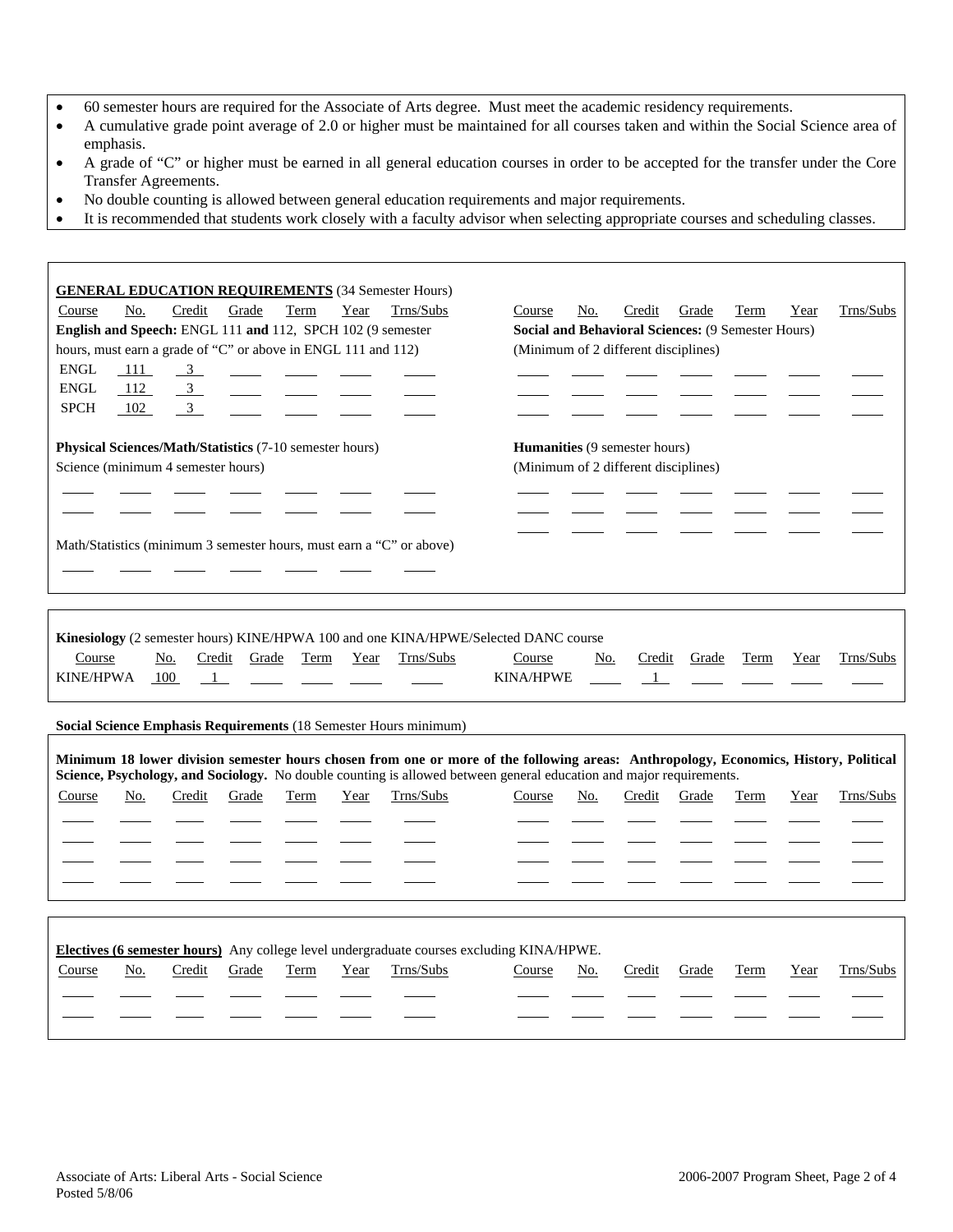# **GENERAL EDUCATION REQUIREMENTS** (minimum of 33 Semester Hours)

**English and Speech – 9** Semester Hours ENGL 111 **and** ENGL 112 **or** ENGL 129 *(by permission)* **And** SPCH 102 (required)

See current Mesa State College Catalog for list of courses that fulfill the requirements below.

#### **Mathematics and Science – 7-10** Semester Hours

Minimum 3 semester hours in Math and minimum 4 semester hours in Science. Both lecture and Lab must be taken in all courses having both.

**Humanities – 9** semester hours. Minimum of two different disciplines required.

**Social and Behavioral Sciences – 9** semester hours. Minimum of two different disciplines required.

# **OTHER REQUIREMENTS** (2 Semester Hours)

#### **Kinesiology – 2** Semester Hours

Each student must take KINE/HPWA 100 together with one KINA/HPWE/Selected DANC course. See current catalog for listing.

#### **Social Science Emphasis Requirements** (18 Semester Hours)

18 semester hours of lower division courses chosen from one or more of the areas listed below: Anthropology

Economics History Political Science Psychology Sociology

### **Electives:** 6 semester hours

Students are required to participate in exit examinations or other programs deemed necessary to comply with the college accountability requirement. All degree requirements must be completed as described above. Any exceptions or substitutions must be recommended in advance by the faculty advisor and approved by the Department Head. No double counting is allowed between general education requirements and major requirements.